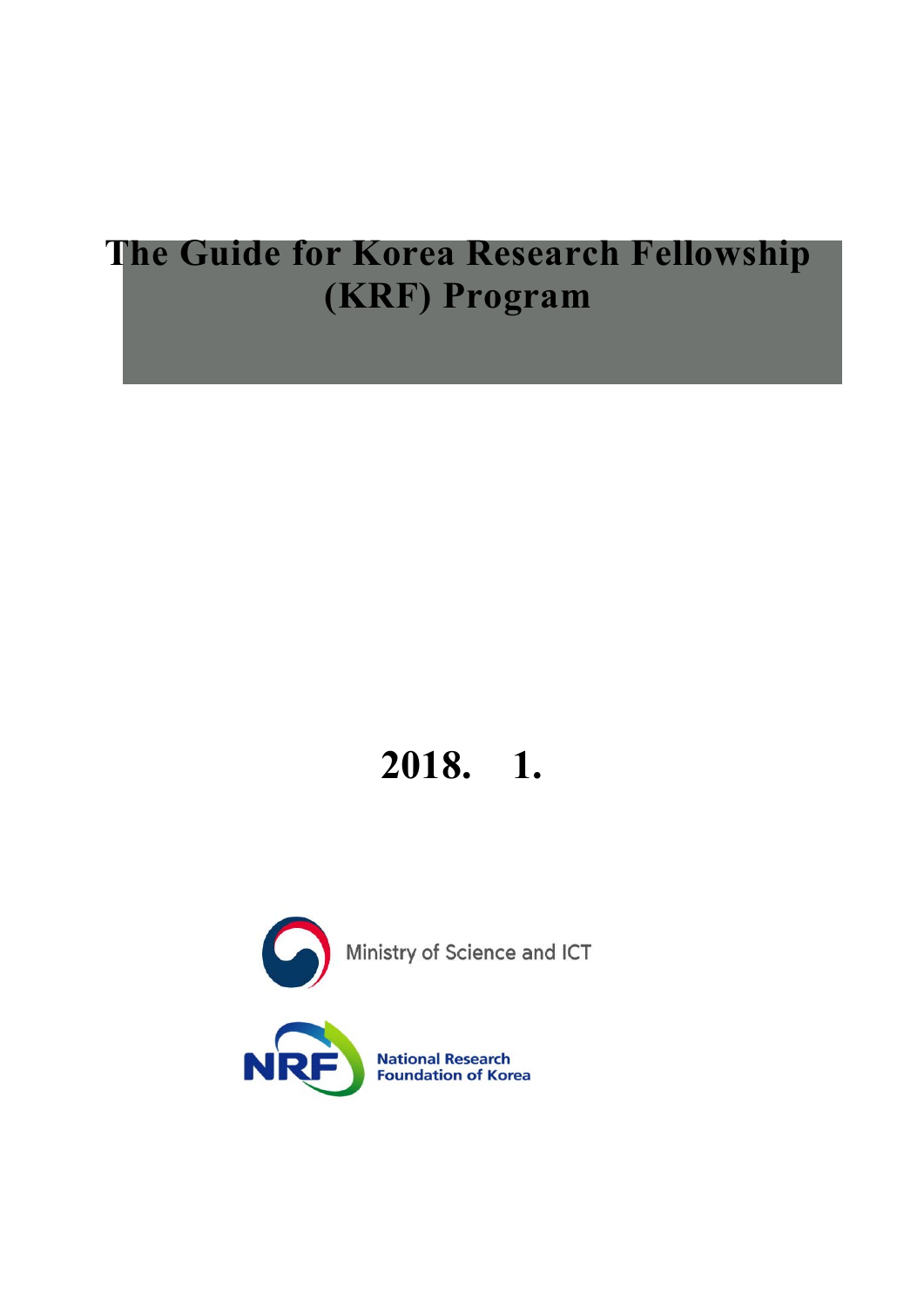# **Korea Research Fellowship (KRF)**

# Ⅰ. Program Overview

## **1. Outline**

Korea Research Fellowship (KRF) invites outstanding postdoctoral researchers in order to achieve an excellent performance in their early stages of their professional careers. The program provides high-potential young &overseas researchers with a ch ance to carry out creative and emerging fields of projects, and supports them to gro w as research leaders of tomorrow.

## **2. Goals**

- To develop global research leaders and strengthen Korea-friendly networks worldwide.
- To create the open research environment by conducting collaborative research and opinion exchanges with researchers in Korea.
- To impact the development of society and benefit the wellbeing of humanity through R&D activities

## **3. Eligibility of Candidates**

• Post-doc researchers who have received their doctoral degree within the past five years (foreign nationals or Korean nationals residing overseas)

**(Type 1)** Foreign national or \*Korean national post-doc researchers currently residing overseas that have received their doctoral degree within the past five years **(as of December 31st, 2017)**

\*Korean nationals - limited to those who are residing overseas and have earned their doctoral degrees abroad.

**(Type 2)** Foreign national post-doc researchers currently residing in Korea that have received their doctoral degree within the past five years **(as of December 31st, 2017)**

**\* Please note that KRF candidates need to have obtained their physical doctoral degree certificate or diploma within the past five years as of December 31st, 2017. As a rule, provisional certificates are not accepted. Proof of work as a postdoctoral fellow without submitting the copy of actual degree certificate is not accepted.**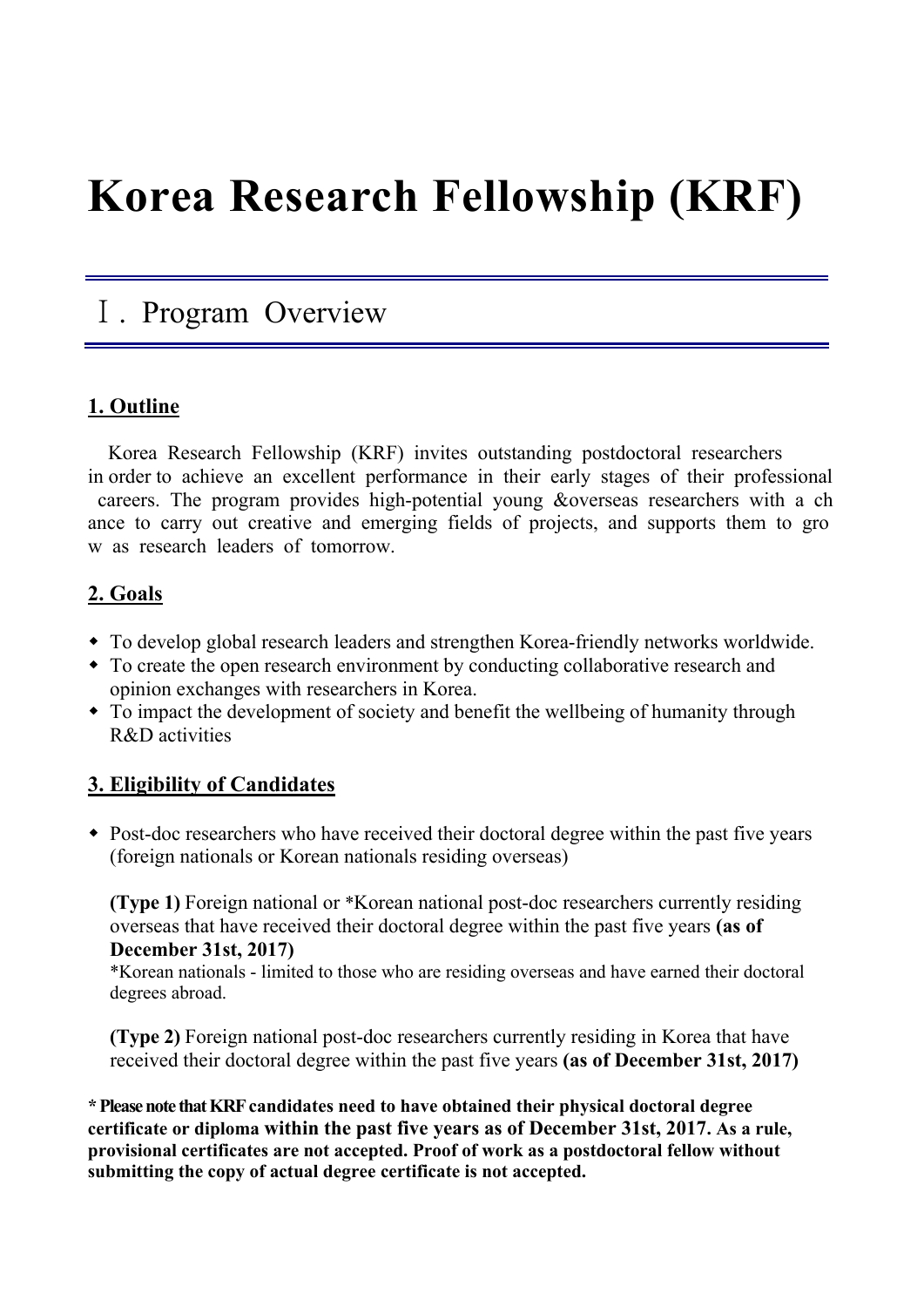\*Type 1 (Inviting post-doc researchers from overseas) or Type 2 (foreign national post-doc researchers residing in Korea) depending on the KRF candidates' residency status and his/her current affiliate location (Overseas or Korea) as of the official announcement date of 1st round KRF 2018, January  $29^{th}$ , 2018.

## **4. Host institutions**

- Government-supported research institutes, national and public research institutes, universities and university-affiliated research institutes, and corporate research institutes\* (affiliated research institutes registered with the Korea Industrial Technology Association)
	- \*Corporate research institutes are those established as SMEs and venture businesses under Article 14 (1) of the Basic Research Promotion and Technology Development Support Act and Article 16 (1) of the Enforcement Decree of the same Act

## **5. Hosting overseas postdoc researchers (candidates)**

- **Host institutions discover their KRF candidates and apply for a KRF program**
	- Host institutions are required to verify the necessity of hosting overseas postdoc researchers, the capabilities of the candidates, and the likelihood of their further development.
	- Host institutions are encouraged to offer their own long-term plans to attract a number of overseas researchers, such as growth and settlement support programs and employment or arrangements for another program after the completion of the KRF program.
	- The host institutions have an obligation to designate each assigned staff for overseas postdoc researchers to support them to adjust in Korean society during the KRF tenure.



**Applying KRF program with individual overseas postdoc researchers and**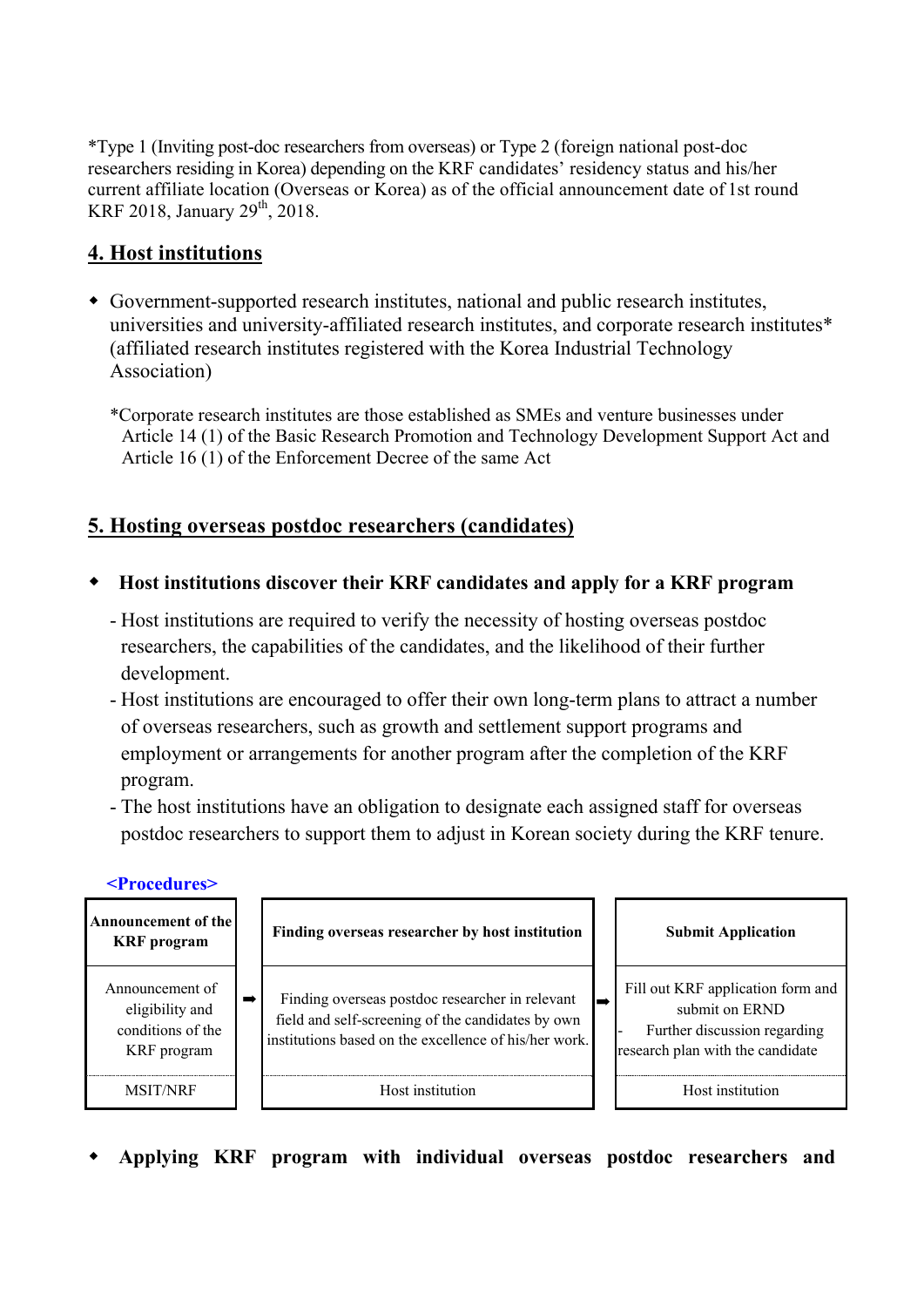#### **prospective host institutions**

- Submitted introduction applications from postdoc researchers residing overseas (who have not secured the host institutions in Korea) that want to join the program are introduced to the to the prospective host researchers in Korea

-Host institutions (host researchers) and their potentially interested KRF candidates will discuss the conditions, verify the necessity of hosting the candidates and core capacities, potential development of candidates, and submit the KRF application by the closing date.

※ "Support for Utilization and Growth of Overseas Post-doc Researcher" and others chapters in the KRF application are identical regarding in that "host institutions discover their KRF candidates directly"

 **Host researchers who have experience or plan of using their research achievements to support/co-work with small-middle sized enterprise are preferred.** 

#### **6. Period and level of support**

**Period: Up to five years** 

- An annual-basis agreement renewed by the results of the annual evaluation, etc.

\* Less than a 3- year research period will not be acceptable.

#### **Level of Funding: Up to KRW 70 million per annum or Around KRW 40 million per annum** (See below)

**- (Type 1)** Supporting personnel costs and living expense, etc. for **settlement in order to invite outstanding postdoc researchers currently residing overseas into Korea (Maximum 70 million / year)**

**-(Type 2)** Supporting personnel costs for overseas postdoc researchers who are **currently residing in Korea** in order to improve their research competency and their long term settlement in Korea

**(Around 40 million / year)** 

| Type                                                                                       | Personnel costs                                                                                 | Living<br>expenses                    | Others                                                                                          | <b>Subsidies for Host</b><br>institutions                               |
|--------------------------------------------------------------------------------------------|-------------------------------------------------------------------------------------------------|---------------------------------------|-------------------------------------------------------------------------------------------------|-------------------------------------------------------------------------|
| [Type 1]<br>Inviting researchers<br>residing overseas<br>$(Overseas \Rightarrow$<br>Korea) | Up to KRW 50<br>million<br>(To be set based)<br>on the criteria of<br>each host<br>institution) | Up to KRW<br>12 million<br>(for rent) | Up to KRW 5 million<br>(injury/disease)<br>insurance premiums,<br>Relocation<br>expenses, etc.) | KRW 5 million (fixed<br>amount)<br>(for the assigned staff,<br>$etc.$ ) |

#### **<Level of Funding>**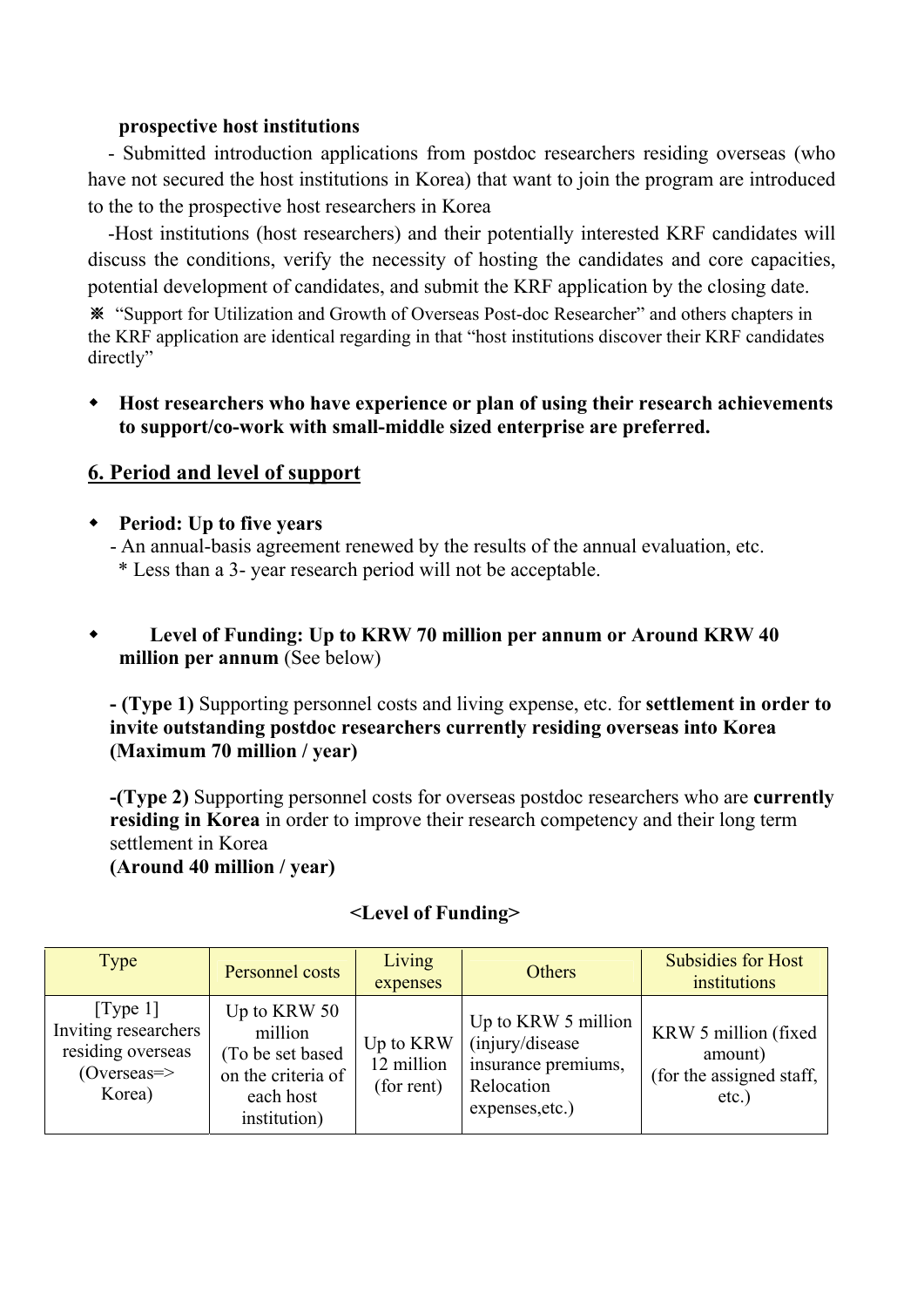| [Type 2]<br>Long-Term<br>Residency in Korea<br>(Korea=>Korea) | Average KRW<br>40 million<br>(matching funds)<br>by Host is<br>mandatory) | Not applicable |
|---------------------------------------------------------------|---------------------------------------------------------------------------|----------------|
|---------------------------------------------------------------|---------------------------------------------------------------------------|----------------|

\*Personnel costs are based on the criteria of each host institution; living expenses and other expenses are based on actual expenses incurred.

\*Research costs for KRF fellows need to be funded from the matching funds of the host.

\*Type 2: Personnel costs of KRF fellows, 20% or more needs to be set by the matching funds from host institutions (including host researcher's projects) (Please take extra caution that the matching funds shall be more than 20% of personnel costs of the KRF fellow, not the total amount of KRF funds for Personnel costs)

\*Korean language education fees shall be the amount paid for the improvement of the Fellow's Korean language ability such as payment for a Korean language course and the Korean language proficiency certification test (under "Others").

\* Expenses for domestic travel and for attending academic conferences or seminars within Korea shall be the actual amount paid in close relation to the performance of the KRF Program projects by participants (under "Others")

#### **Personnel costs: Up to KRW 50 million per annum (actual expense) or around KRW 40 million per annum (actual expense)**

- To be set\* based on the criteria of each host institution, and including the four major insurances (individual and institutional contributions), income tax, severance pay, and other statutory contributions.
- \* To be set consistent with the level of personnel costs for Korean and overseas researchers with similar experience, as well as the career, remunerations, capabilities, and necessity of attracting relevant overseas post-doc researchers. (The appropriateness of research expenses is included in the evaluation criteria and may be adjusted to an appropriate level at the stage of selection evaluation.)
	- \* Type 2: Matching funds for personnel costs (20% or more) by host (including PI's projects) are mandatory
- ② **Living expenses: Up to KRW 12 million per annum (actual expense)**  \*Type 2: Not applicable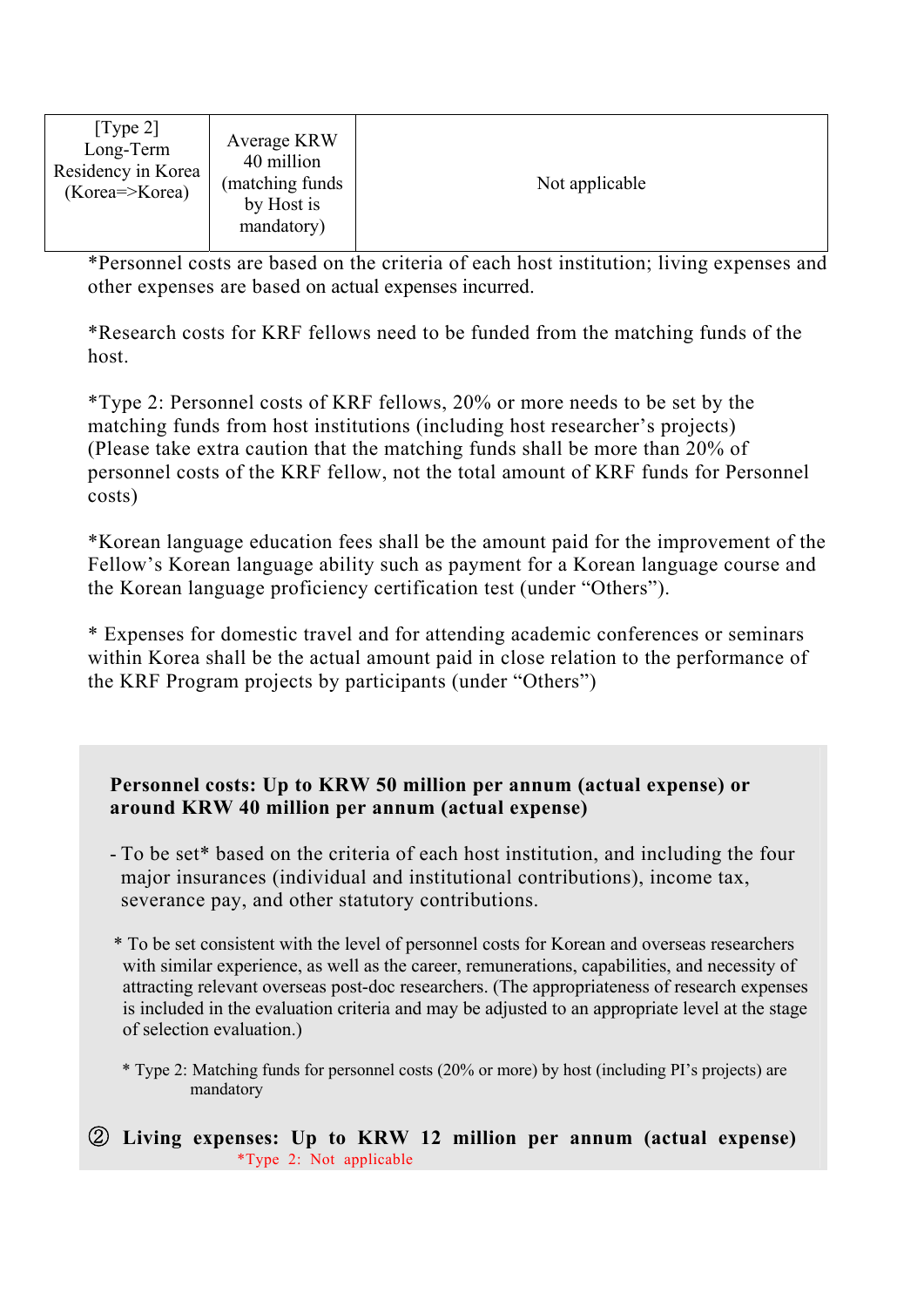- Housing allowance such as residence, for the KRF fellow.
	- ※ Up to KRW 1 million per month including income tax and so on incurred from housing allowance
	- ※ The utility fee is not SUPPORTED by KRF funds
- ③ **Others (injury/disease insurance, relocation expenses, etc.): Up to KRW 5 million per annum (actual expense) \*Type 2: Not applicable**
	- **Injury/disease compensation insurance**: Host institutions may purchase appropriate plans for the KRF fellow from private insurance companies.
	- **Airfare**: Actual expenses of one-way airfare (one-time, economy class) for the KRF fellow to arrive in South Korea will be reimbursed upon the proof of payment
	- **Moving expense**: To be paid for actual expenses upon the proof of payment within the scope of the following criteria

| Area                                               | Amount(unit: thousand won) |
|----------------------------------------------------|----------------------------|
| Japan, China, Taiwan                               | Up to $500$                |
| Southeast Asia                                     | Up to $600$                |
| India, West Asia, Middle East                      | Up to $800$                |
| North America (west), Australia, Europe,<br>Russia | Up to $1,100$              |
| North America (middle and east)                    | Up to $1,300$              |
| Central & South America, Africa                    | Up to $1,600$              |

※Airfare and Moving expense will be paid after 6 months of conducting KRF program or paid after the result of the first-year evaluation

- **Korean language education fees**: the amount paid for the improvement of the Fellow's Korean language ability such as payment for a Korean language course and the Korean language proficiency certification test.

- **Expenses for domestic travel and for attending academic conferences or**  seminars**(within Korea) :** the actual amount paid in **close** relation to the performance of the KRF projects by **KRF** participants
- ④ **Subsidies for each host institution: KRW 5 million (flat amount)**  \*Type 2: Not applicable
	- **Allowances for the assigned staff: At least KRW 200,000** monthly
	- **Expenses for host institutional support:** program management subsidies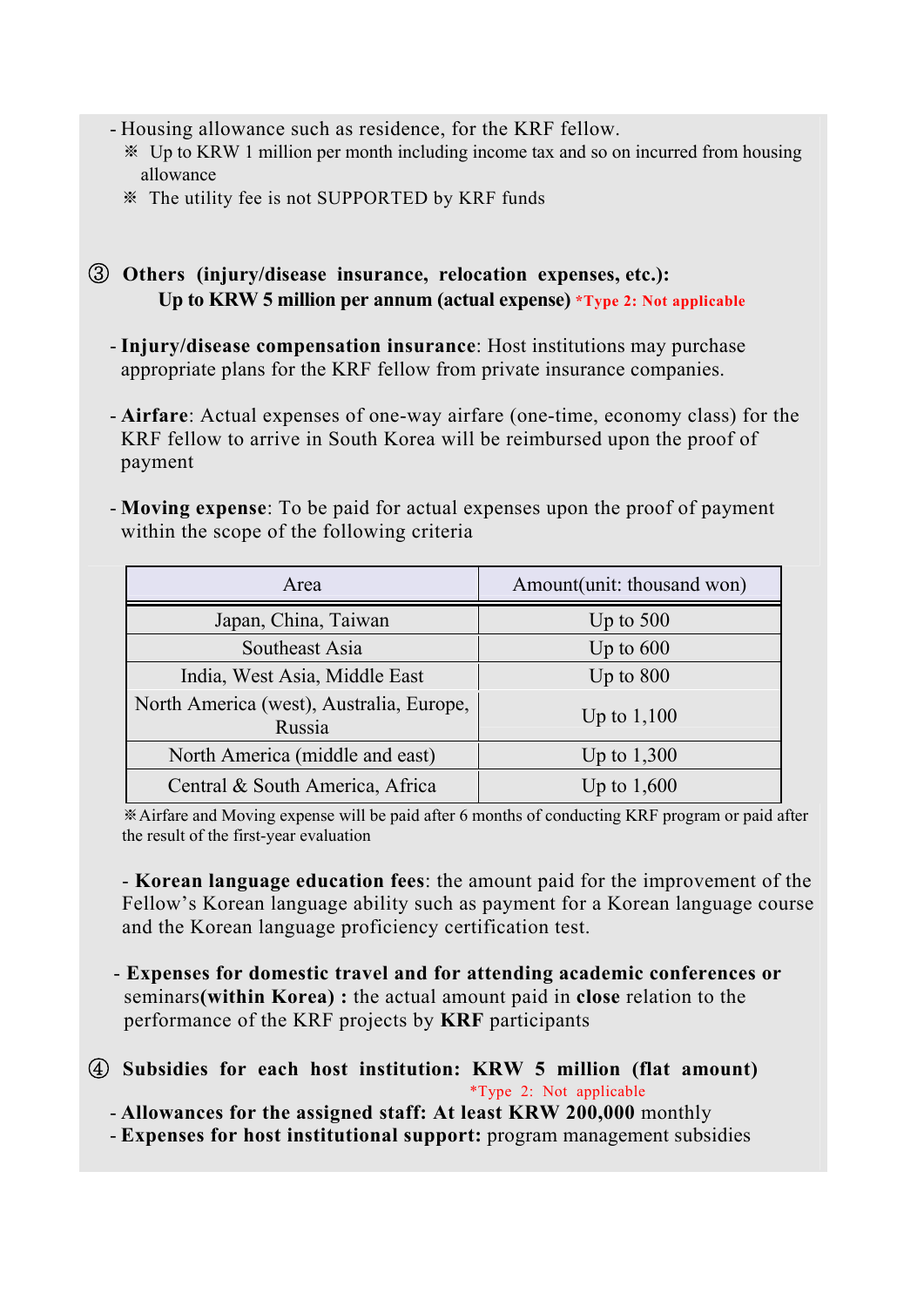⑤ **Research costs (direct cost): non-funded by KRF**

- **Research costs (direct cost)** for KRF fellows are funded from **matching funds of the host institutions** or **the host researcher's projects** 
	- ※ Plans for supporting research expenses should be included when submitting project plans

#### **7. Selection Evaluation procedures**

Procedures



- **Reviewing requirements**: Review the qualifications and submitted documents of overseas post-doc researchers(candidates) and host institutions
- **Document examination and presentation**: The Evaluation Committee for each area intensively assesses candidates' research capabilities (potential), their willingness to participate in the fellowship, and the host institutions' plans (long-term vision) to utilize and support KRF fellows.
- **Presentation is for host researchers (applicants) and candidates:** The quality of each research achievement of candidates is more important compared to the number of research achievement (paper, patent etc.)
- **Comprehensive evaluation**: Final selection of successful KRF fellows

#### **Criteria for Evaluation**

|      | Research plans                                | The capacity, ability, potential of<br>candidates |                                                   |  | The support and utilization of<br>candidates      |                                        |       |
|------|-----------------------------------------------|---------------------------------------------------|---------------------------------------------------|--|---------------------------------------------------|----------------------------------------|-------|
|      | Research plans<br>and Necessity of<br>support | Research<br>achievement potential                 | The role of<br>capacity,<br>candidates<br>the lab |  | Plans for<br>in supporting growth<br>(settlement) | Infrastructure of<br>Host institutions | Total |
| Rate |                                               |                                                   |                                                   |  |                                                   |                                        |       |

#### ※ **Major preferences**

• Applicants who have experience or plan of using their research achievements to support/cowork with small-middle sized enterprise are preferred.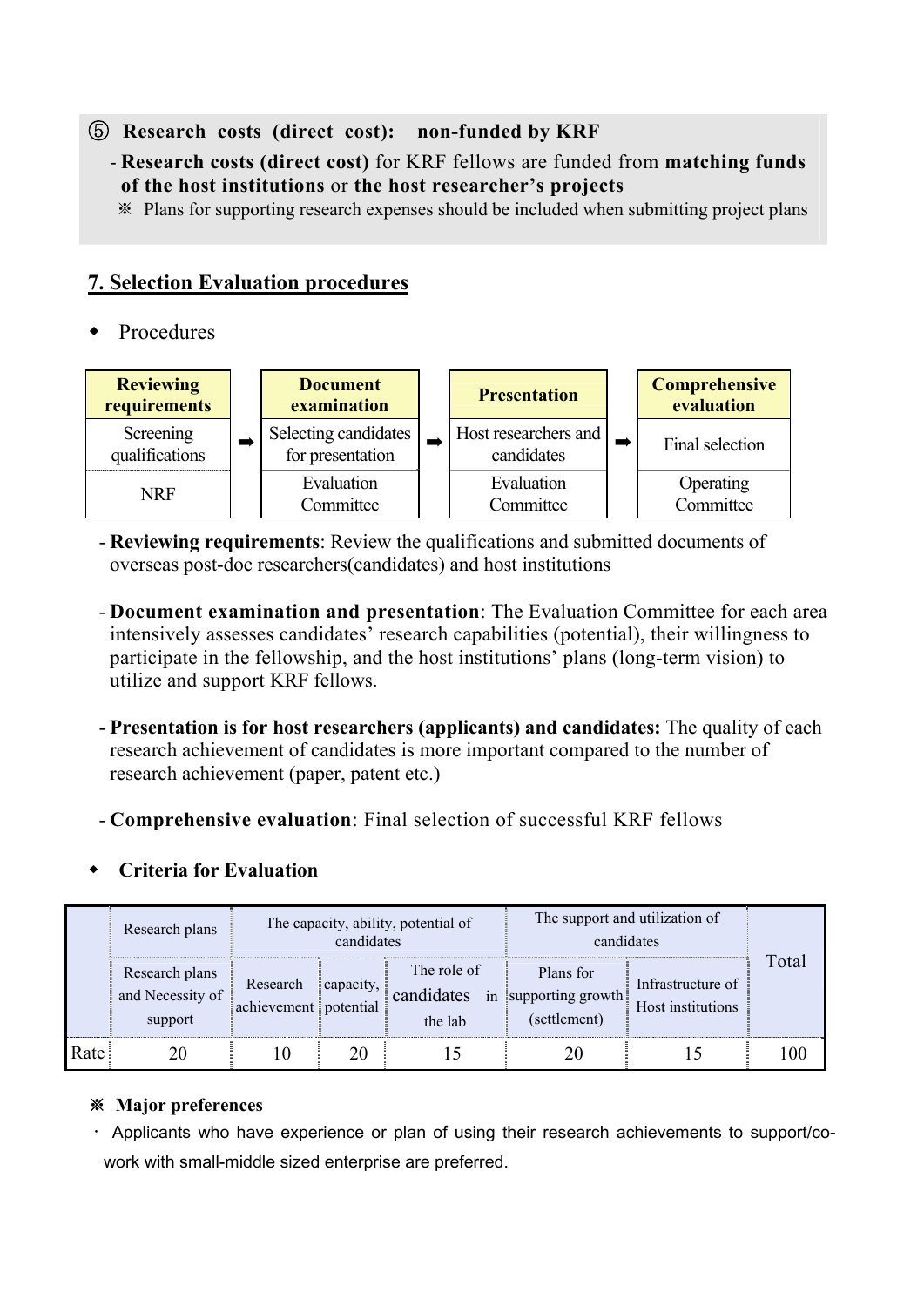- ㆍ Projects(such as IoT Platform, New Biologics, Advanced Materials, Disaster Safety) which meet the 「2018 National R&D investment plans & standards (March, 2017)」
- Candidates (with doctorate degree awarded) from science & technology advanced countries (USA, EU, etc.)

| Classification | Procedures                         | Details                                                                                                                                                                                                                     |
|----------------|------------------------------------|-----------------------------------------------------------------------------------------------------------------------------------------------------------------------------------------------------------------------------|
| Announcement   | <b>KRF</b> Program<br>announcement | - Program announcement<br>- Program Information Session<br>- Introduction for overseas postdoc candidates to prospective host<br>institutions. * In case overseas postdoc candidates have not secured<br>host institutions. |

## **8. Procedures of Korea Research Fellowship(KRF) program**

## ⇩

| Project<br>evaluation<br>$(3 \text{ steps})$ | Examining<br>requirements                                                  | - Examining qualifications and submitted documents of post-<br>doc researchers and Host institutions                               |
|----------------------------------------------|----------------------------------------------------------------------------|------------------------------------------------------------------------------------------------------------------------------------|
|                                              | Screening by the<br>Evaluation<br>Committee<br>Comprehensive<br>evaluation | - Document examination: Selection Evaluation Committee<br>for each area                                                            |
|                                              |                                                                            | - Presentation: Selection Evaluation Committee for each area<br>· Examining presentation by host researchers and KRF<br>candidates |
|                                              |                                                                            | - KRF Operating Committee                                                                                                          |

## ⇩

| Notifying selection<br>Notice of<br>selection<br>results | - Notifying the Host institutions of the selection results |
|----------------------------------------------------------|------------------------------------------------------------|
|----------------------------------------------------------|------------------------------------------------------------|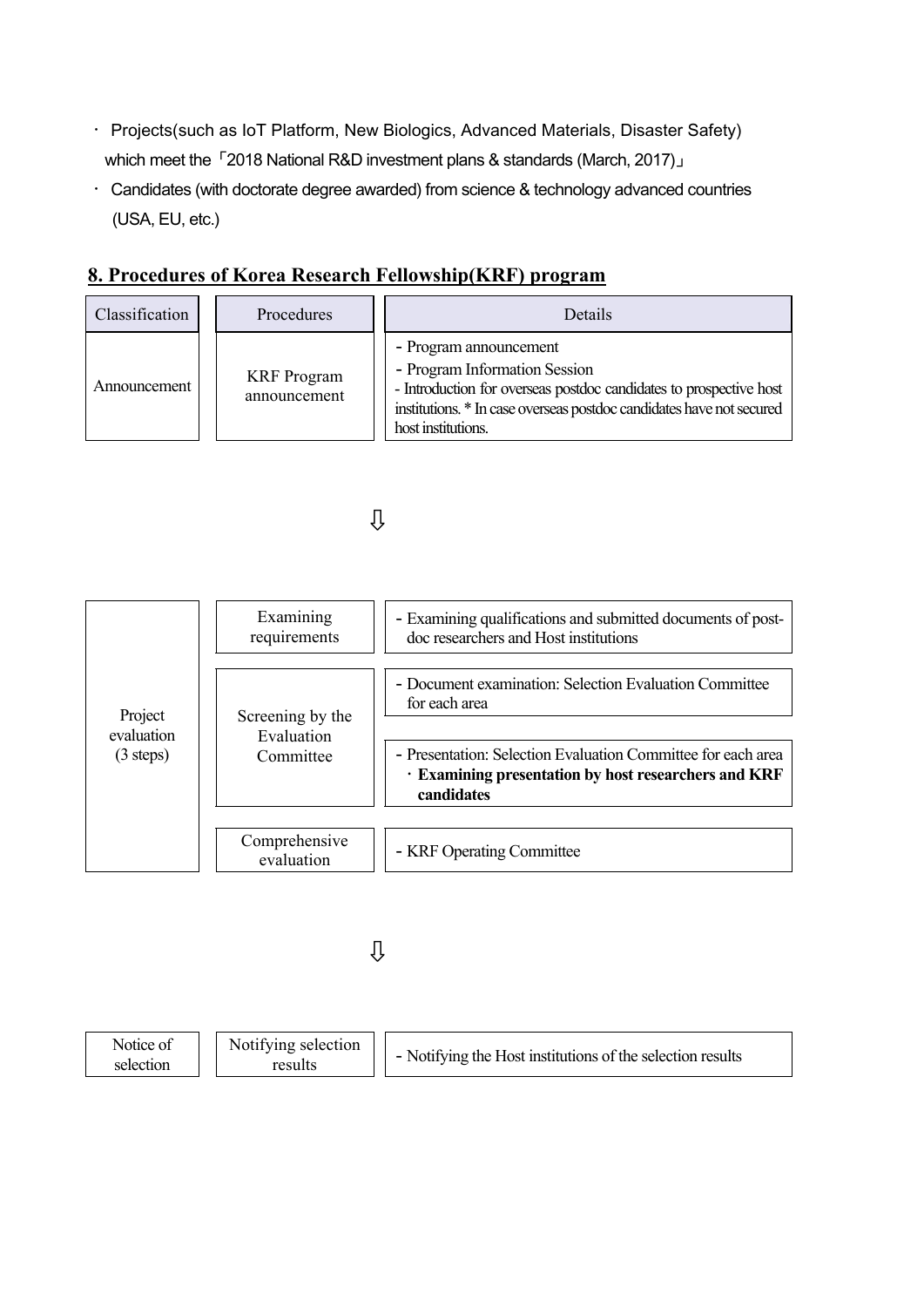| Discussing<br>invitation<br>Submitting discussion<br>results<br>requirements<br>(within 7 days) | - Discussion of invitation requirements between Host<br>institutions and KRF fellows<br>- (including salary and dates for entry and research initiation)<br>- Submitting discussion results (Host institutions $\rightarrow$ NRF)<br>* Within 7 days from the date selection results are notified |
|-------------------------------------------------------------------------------------------------|---------------------------------------------------------------------------------------------------------------------------------------------------------------------------------------------------------------------------------------------------------------------------------------------------|
|-------------------------------------------------------------------------------------------------|---------------------------------------------------------------------------------------------------------------------------------------------------------------------------------------------------------------------------------------------------------------------------------------------------|

## ⇩

| Signing of<br>contract and<br>entry into South<br>Korea | - Signing of contract<br>- Submitting plans for<br>agreement | - Signing of contract between Host institutions and KRF<br>fellows and entry into South Korea<br>- Submitting plans for agreement (Host institutions $\rightarrow$ NRF) |
|---------------------------------------------------------|--------------------------------------------------------------|-------------------------------------------------------------------------------------------------------------------------------------------------------------------------|
|---------------------------------------------------------|--------------------------------------------------------------|-------------------------------------------------------------------------------------------------------------------------------------------------------------------------|

# ⇩



# ⇩

| Program<br>management<br>and evaluation | Annual evaluation;<br>program outcomes<br>management;<br>identifying measures<br>for improvement | - Conducting annual evaluation and implementing follow-up<br>measures based on the evaluation results<br>- Managing program outcomes and supporting post-doc<br>researchers |
|-----------------------------------------|--------------------------------------------------------------------------------------------------|-----------------------------------------------------------------------------------------------------------------------------------------------------------------------------|
|-----------------------------------------|--------------------------------------------------------------------------------------------------|-----------------------------------------------------------------------------------------------------------------------------------------------------------------------------|

## ⇩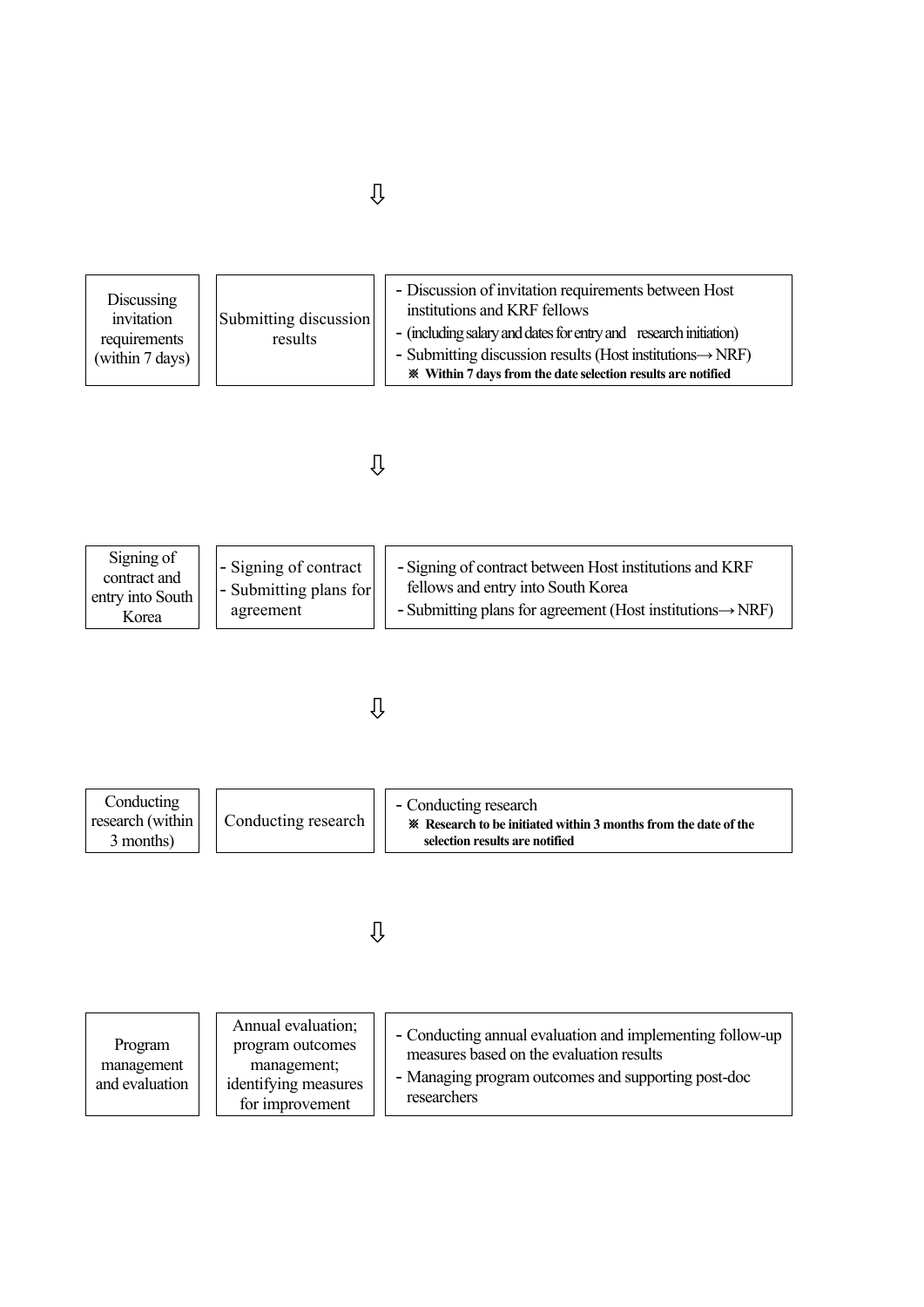# II. Program Management

## **1.Procedures**



## **2. Major details**

#### **•Notification of selection results and discussion of invitation requirements**:

Within 7 days from the date selection results are notified, host institutions shall submit the results of the final discussion to NRF regarding invitation conditions between the host institutions and fellows (Host institutions  $\rightarrow$ NRF)

#### •**Submission of the agreement Report and concluding agreement**:

Contract between fellows and host institutions following the fellows ' entry into South Korea, and conclude agreement with NRF.

※Agreement Report- the contract between the fellows and host institutions, and the fellows ' certificates of entry (passports, etc.) must be attached at the time the agreement with NRF is concluded.

#### •**KRF funds and commencement of fellowship**:

Following the conclusion of the agreement, KRF funds will be deposited into host institutions' account, and the fellowship will start accordingly

※ Entry into South Korea and the initiation of fellowship must be commenced **with in 3 months from the date selection results are notified** (Delay of initiation resear ch over 3 months will lead to the withdraw of the fellowship.).

## **•Conducting fellowship and managing & executing research expenses**:

 Fellowship will be conducted in accordance with program guidelines and research plans. ※ Should any important changes in the plans occur, they must be reported to the NRF for approval.

•**Annual evaluation**: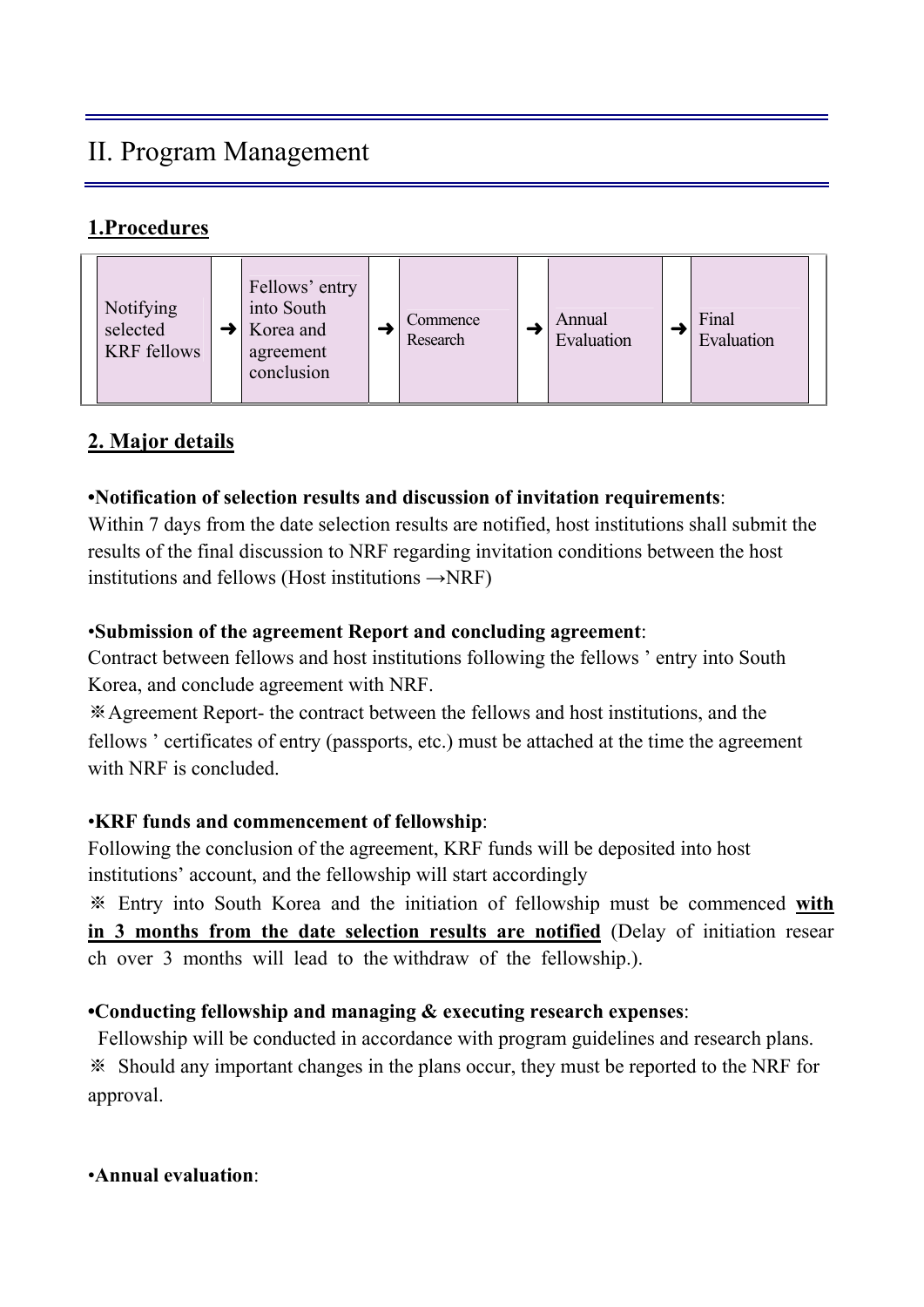Fellows ' research outcomes and sincerity and host institutions' support will be evaluated (Any unsatisfactory results of the annual evaluation will lead to the suspension of support, and the agreement for the following year will not be renewed.).

#### •**Adjustment of research expenses**:

The records of research expenditures used shall be reported to NRF and adjust costs within 3 months after the KRF agreement ends.

#### •**Reporting and evaluation outcomes**:

Host institutions and fellows will submit outcome reports within one month after the KRF agreement ends, and NRF will evaluate the outcomes.

## **3. Roles and responsibilities of each party**

|  |  |  | Each party is obligated to observe the following roles and responsibilities. |
|--|--|--|------------------------------------------------------------------------------|
|  |  |  |                                                                              |

| Classification                    | Roles and responsibilities                                                                                                                                                                                                                                                                                                                                                                                                                                                                                                                                                                                                                                                                                                                                    |
|-----------------------------------|---------------------------------------------------------------------------------------------------------------------------------------------------------------------------------------------------------------------------------------------------------------------------------------------------------------------------------------------------------------------------------------------------------------------------------------------------------------------------------------------------------------------------------------------------------------------------------------------------------------------------------------------------------------------------------------------------------------------------------------------------------------|
| Host institutions                 | Supervise overall affairs, including support for and achievements of fellows.<br>-Designate assigned staff in order to support settlement of fellows (e.g. entry<br>into Korea, residence, education, living conditions, etc.)<br>-Retrieve and return KRF funds in the case of fellowship renunciation or<br>agreement cancellation.<br>- Obligated to manage appropriately the fund provided under the fellowship,<br>taking strict care to avoid improper use or expenditure.<br>• Find and invite overseas postdoc fellows with outstanding capabilities,<br>enhance their capacities, and support them by hiring as full-time employees,<br>etc.<br>• Secure matching fund in order to support fellows' research expenses (Direct<br>research expenses). |
| <b>Host Researchers</b>           | •Manage the diligence, attendance, working attitude, progress, and achiev<br>ements of fellows.<br>•Manage research costs, and overall research performance.<br>•Support joint research systems with Korean researchers and enhance<br>their capabilities.                                                                                                                                                                                                                                                                                                                                                                                                                                                                                                    |
| Managing<br>Organization<br>(NRF) | • Examine and manage fellowship progress, PR activities and support<br>fellowship policy.<br>-Conduct annual and final evaluations and follow-up management of fellows<br>and their achievements.                                                                                                                                                                                                                                                                                                                                                                                                                                                                                                                                                             |

#### **4. Management, etc. of KRF fellows**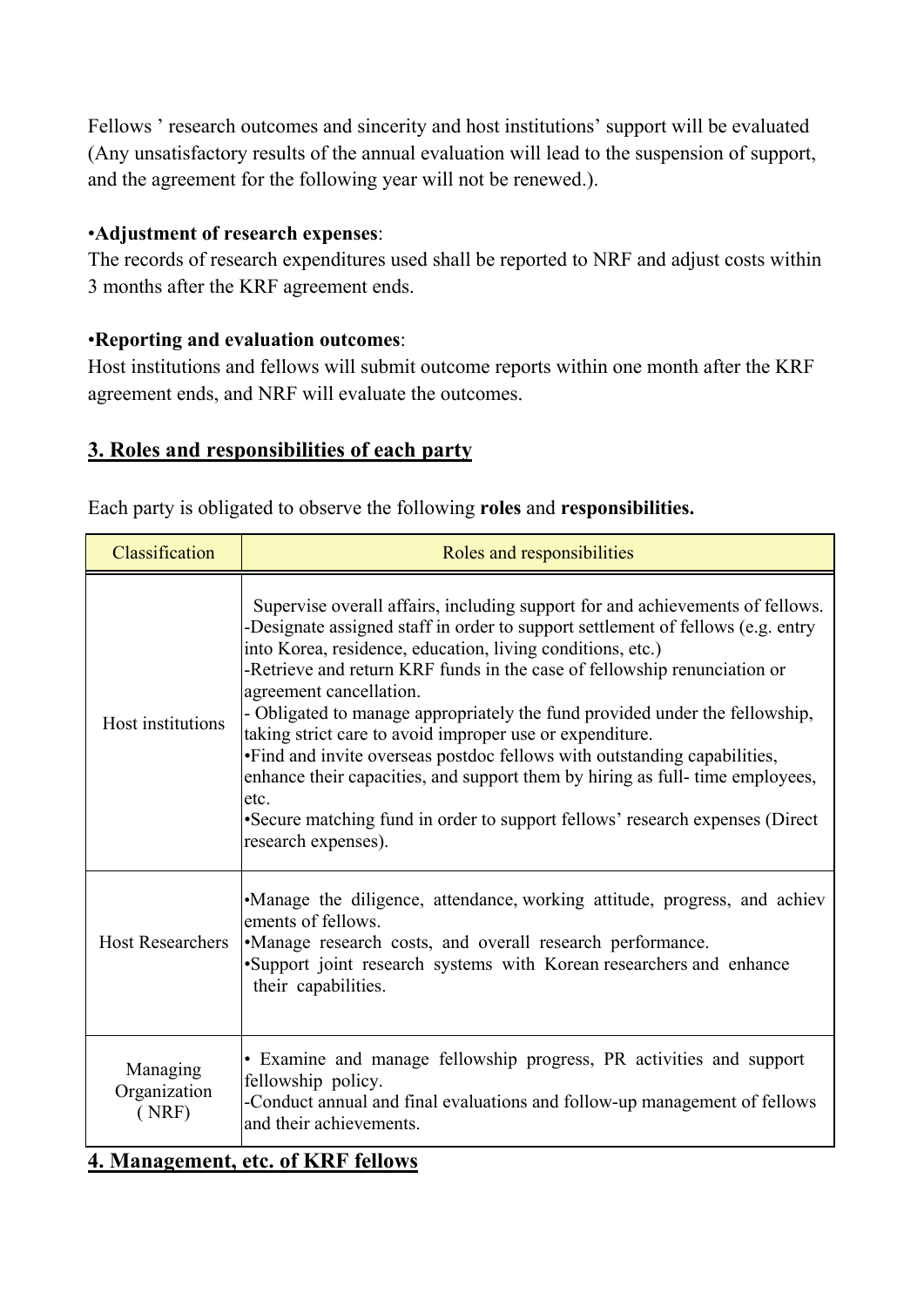#### **•Work conditions**:

Fellows are required to engage in full-time research at host institutions during KRF tenure.

#### **•Lecture and research performance**:

Upon obtaining approval from the head of the competent host institutions and host researchers, fellows may undertake university lectures (up to 2 subjects) or in another R&D project related to the research project under the KRF program (Up to 30 % of participation rate).

#### **• Paid leave:**

Up to 20 days per year (Based on the fellowship period set under the agreement) ※The number of days for paid leave only includes business days (excluding national holidays and host institutions' holidays), and if the number of days used as paid leave exceeds the allowable number, personnel costs corresponding to the amount exceeded, calculated on a daily basis, must be returned. ※ If the fellowship is withdrawn during the period of the fellowship tenure, the number of days for paid leave will be recalculated based on the actual period of the fellowship.

※ Further details shall be determined by the employment agreement that is made between host institutions and KRF fellows to the extent prescribed by these guidelines

#### **•Overseas business trips**:

Up to 20 days per year (base on the fellowship period set under the agreement)

- If the accumulated number of days spent for overseas business trips exceeds 20 days per year, or if the number of days for one business trip exceeds 10 days, a plan for business trips must be approved first by the head of the host institutions, which in turn shall submit the details of approval and the plan for the business trip to the NRF.

-A report on each business trip must be submitted to the head of the host institutions upon the end of the overseas business trip (within 7 days from the trip's end).

 ※ The duration of any overseas business trip that is not recognized as an official business trip will be deducted from the number of days for paid leave: If the duration exceeds the maximum number of days for paid leave, personnel costs corresponding to the excess will be retrieved.

※ Further details shall be determined by the employment agreement that is made between the host institutions and KRF fellows to the extent prescribed by these guidelines

#### **• Research Performance:**

 No gap should be created in research performance: should any gap in research performance be created for one month or longer, the fellowship will be withdrawn and KRF funds must be retrieved.

※ A maximum of 3 months are allowed in unavoidable cases such as sick leave or maternity leave, after official approval from NRF. Maternity leave researchers are entitled to 90 days paid leave in accordance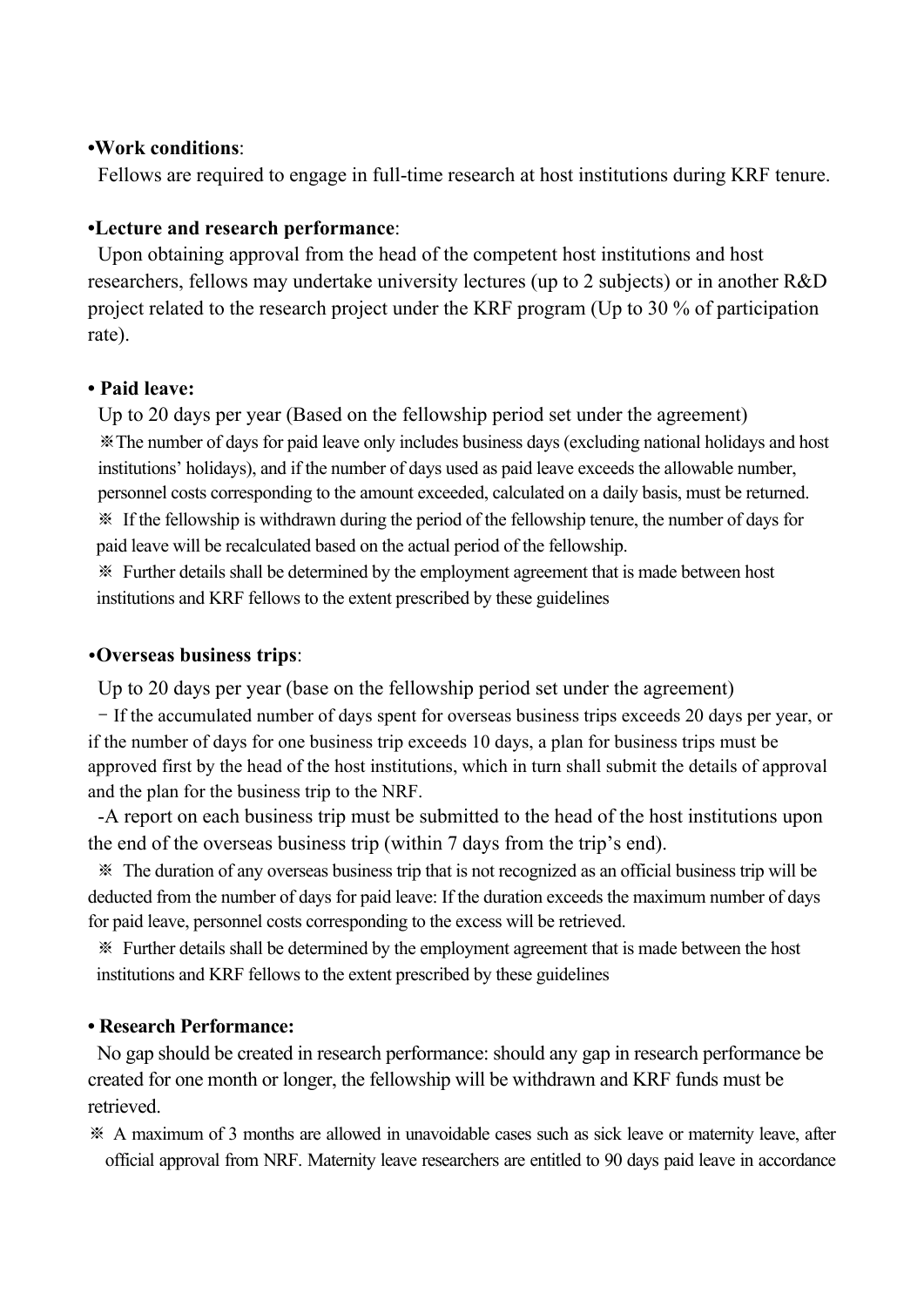to the employment policy set by Ministry of Employment and Labor

## **5. Matters to be observed for the KRF program**

•The fellowship may be withdrawn, or requested the reimbursement of money already paid if it judges any of the following circumstances to pertain:

-Where it is deemed to have caused an obvious disadvantage to national interest. -Where any inconvenience is caused to the fellowship's progress, or where any grave setbacks are caused intentionally.

-Where any false information is submitted in the application forms, fellowship plans, etc. -Where it is deemed difficult to achieve the originally anticipated research outcomes due to any delay in research performance by the host institutions or fellows, or where it is deemed such institutions or fellows do not have the ability to complete planned research.

-Where any host institutions or fellows cease performing the project.

-Where any fellows have caused, or is likely to cause, a gap in research performance from one month or longer, except for unavoidable circumstances such as sick leave or maternity leave.

**•**When the fellowship is withdrawn, the host institution is obligated to retrieve KRF funds.

※ When the fellowship is withdrawn due to any grounds attributable to host institutions or fellows, all or some of the KRF funds that was already paid must be retrieved, and sanctions can be implemented where necessary.

## **6. Follow-up management of research outcomes**

•All tangible and intangible rights obtained from the program, such as intellectual property rights, are owned by their respective host institutions, subject to the institution's regulations or mutual agreement.

**•**Any publication of research outcomes must indicate the following acknowledgement.

- ※ Korean: 이 논문은 0000년도 정부(과학기술정보통신부))의 재원으로 한국연구재단의 지원을 받아 수행된 해외우수신진연구자지원사업(KRF, Korea Research Fellowship)의 연구임(No. 한국연구재단에서 부여한 과제 관리번호)
- ※ English: This work was supported by Korea Research Fellowship Program through the National Research Foundation of Korea (NRF) funded by the Ministry of Science and ICT (grant number).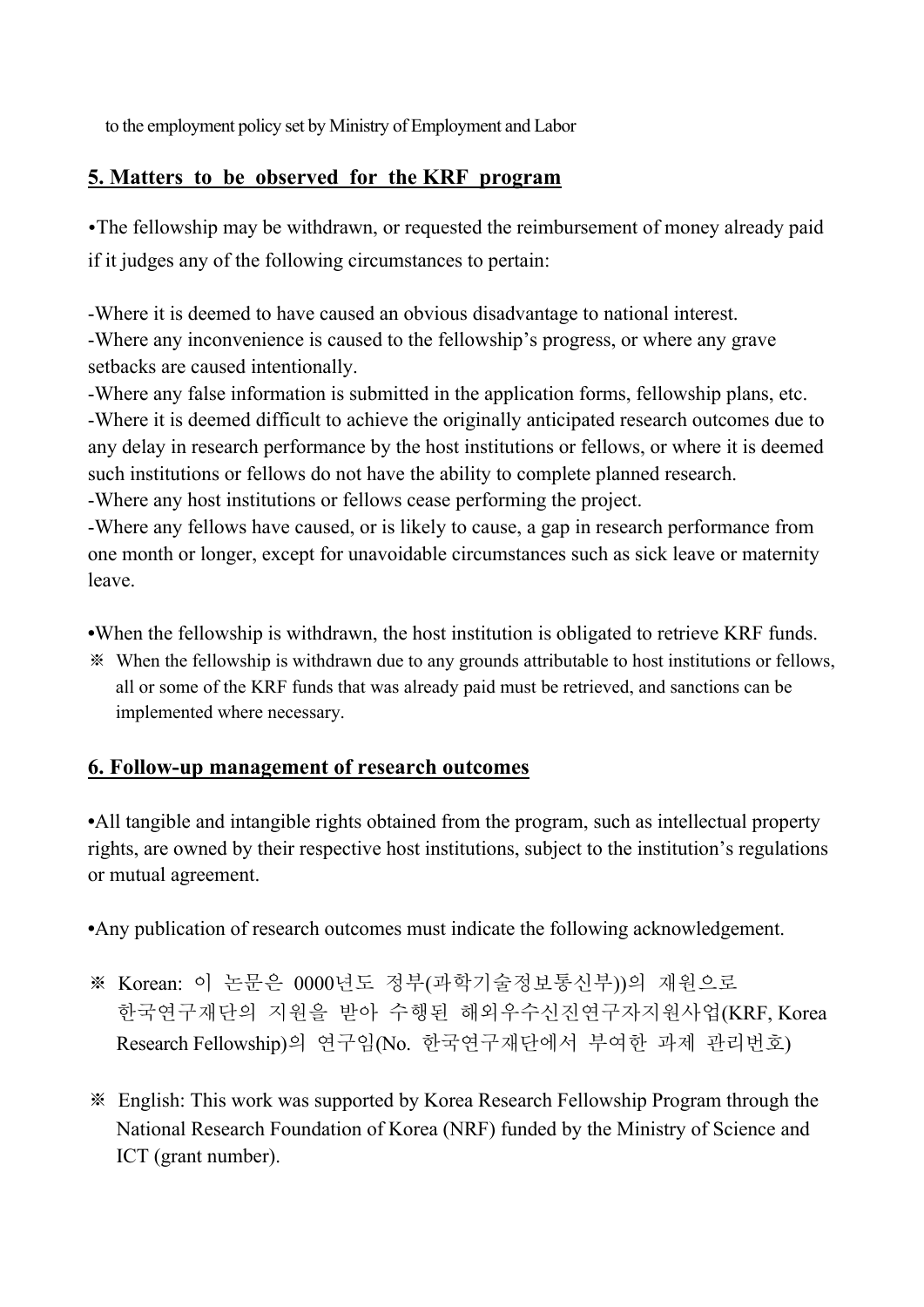# III. Application

## 1.**How to apply**

Host researchers file an online application via the NRF website [\(ernd.nrf.re.kr](http://ernd.nrf.re.kr/)). ☞【Program classification 】Educational human resources training program (H1) - International researcher exchange (H1D3) - Korea Research Fellowship (H1D3A1) - Korea Research Fellowship (H1D3A1A01)



## **2.Required documents**

| Mandatory                                       | Optional (to be submitted if applicable)     |
|-------------------------------------------------|----------------------------------------------|
| - KRF application                               | - Other certificates (language-related)      |
| - Resume of candidate                           | certificates, report cards, etc.)            |
| - Latest degree certificate, proof of career    | - Evidential document for corporate research |
| (employment)                                    | institute                                    |
| - Letter of reference for candidate             |                                              |
| - Host institutions' s confirmation to provide  |                                              |
| support for candidate                           |                                              |
| - Agreement to personal information utilization |                                              |
| - Pledge Agreement of Executing Contract of     |                                              |
| Integrity $\setminus$                           |                                              |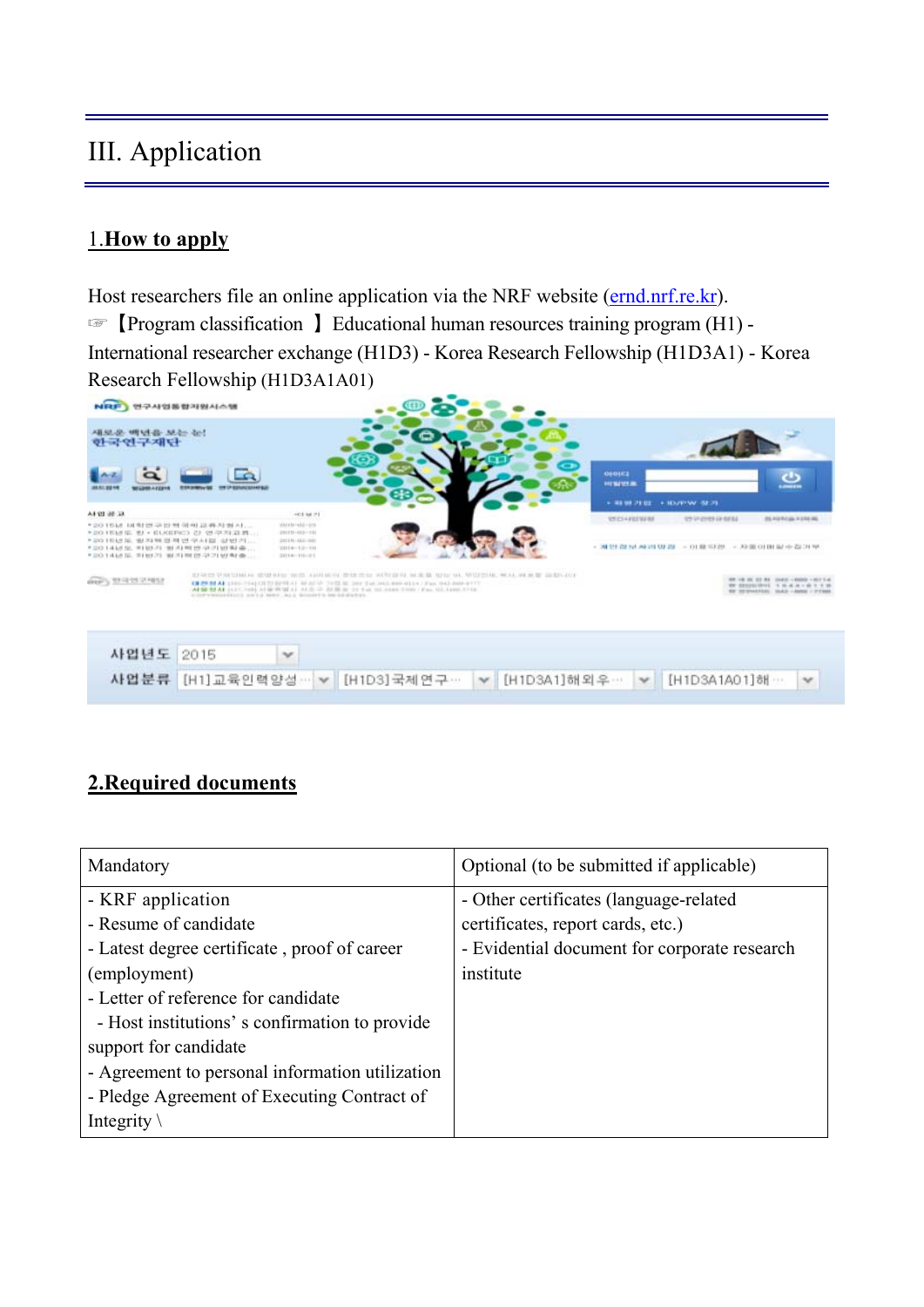## **3. Qualifications**

| Classification                                           | Qualifications                                                                                                                                                                                                                                                                                                                                                                                                                                                                                                                                                                                                                                                                                                                                                                                                                                                  |
|----------------------------------------------------------|-----------------------------------------------------------------------------------------------------------------------------------------------------------------------------------------------------------------------------------------------------------------------------------------------------------------------------------------------------------------------------------------------------------------------------------------------------------------------------------------------------------------------------------------------------------------------------------------------------------------------------------------------------------------------------------------------------------------------------------------------------------------------------------------------------------------------------------------------------------------|
| Host institutions                                        | Government-supported research institutes, national and public research<br>institutes, universities and university-affiliated research institutes, corporate<br>research institutes* (affiliated research institutes registered with the Korea<br>Industrial Technology Association)<br>* Corporate research institutes are those established as SMEs and venture<br>businesses under Article 14 (1) of the Basic Research Promotion and Technology<br>Development Support Act and Article 16 (1) of the Enforcement Decree of the same Act                                                                                                                                                                                                                                                                                                                      |
| Host researchers<br>(KRF Applicant)                      | Full-time employees of the respective host institutions who have the rank of at<br>least assistant professor, senior researcher, or chair of a research institute<br>(corporate research institute) and satisfy the following requirements:<br>individuals who have guaranteed employment for the program's duration (five<br>years) and are able to concentrate on performing the relevant project<br>* This KRF program will be excluded from the projects subject to the<br>restrictions (the number of R&D projects that can be simultaneously conducted by a<br>researcher shall not exceed five, among which the number of R&D projects that can<br>be simultaneously conducted as a principal investigator shall not exceed three)<br>referred to in Article 32 of the Regulations on Management, etc. of National<br>Research and Development Projects. |
| Overseas post-<br>doc researchers<br>(KRF<br>Candidates) | •Foreign-national researchers who have obtained their doctoral degree within<br>the past five years<br>•Korean researchers residing overseas who have obtained their doctoral degree<br>within the past five years (doctoral degree from an overseas university)                                                                                                                                                                                                                                                                                                                                                                                                                                                                                                                                                                                                |

## **4. Contact Information**

## **NRF Academic Infrastructure Support Team**

Mr. Lee, Jin Hoo ☎ 042-869-6377/ jinh @nrf.re.kr

Ms. Kim, Jee Soo **(For English)** ☎ 042-869-6381/ jenny@krf-help.net